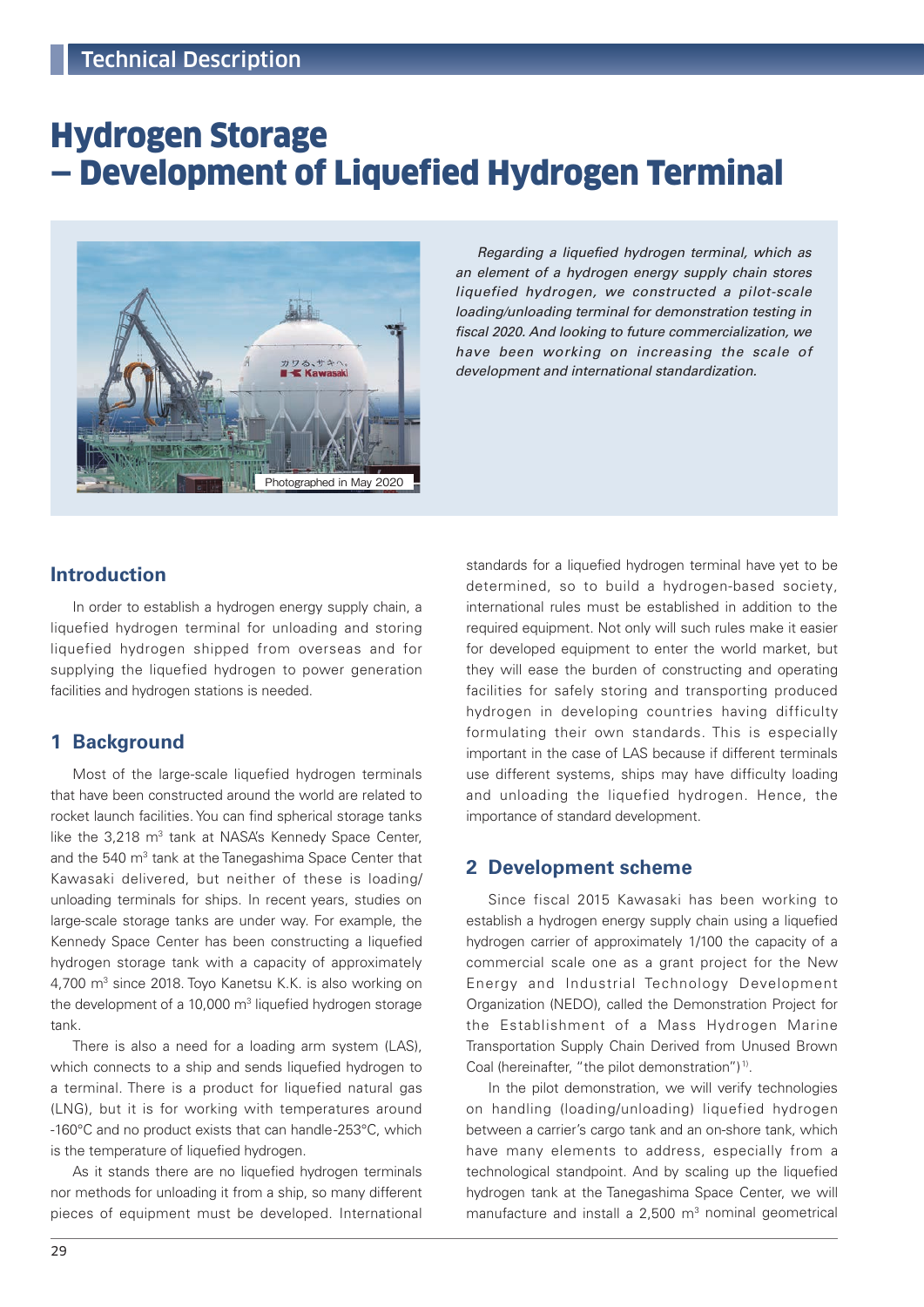capacity tank, which will be the largest in Japan, and store liquefied hydrogen transported by a liquefied hydrogen carrier in the tank.

Figure 1 is a rendering of a liquefied hydrogen loading/ unloading demonstration terminal in Kobe for verifying loading/unloading technologies. The terminal is located on the northeast shore of Kobe Airport Island. The site preparation and the installation of mooring facilities were conducted by Kobe City in fiscal 2017. The construction of the terminal started in April 2018 and then its trial operation was finished by the end of May 2020. We will complete our demonstration of liquefied hydrogen marine transportation between Australia and Japan before the end of fiscal 2020.

## **3 Liquefied hydrogen terminal**

The liquefied hydrogen terminal consists of a liquefied hydrogen storage tank for storing liquefied hydrogen, a LAS to load/unload liquefied hydrogen between a carrier and the shore, and ancillary facilities. The ancillary facilities for handling hydrogen gas that we installed include a boiloff gas (BOG) compressor to compress hydrogen gas that evaporates from the liquefied hydrogen storage tank, a BOG holder to store the compressed hydrogen gas (Fig. 2), and a vent stack to adequately release hydrogen gas that is generated while liquefied hydrogen is being loaded/ unloaded. The hydrogen gas stored in the BOG holder is used for gas replacement in the terminal facilities and as



Fig. 1 Rendering image of liquefied hydrogen loading/unloading demonstration terminal in Kobe



Fig. 2 BOG holder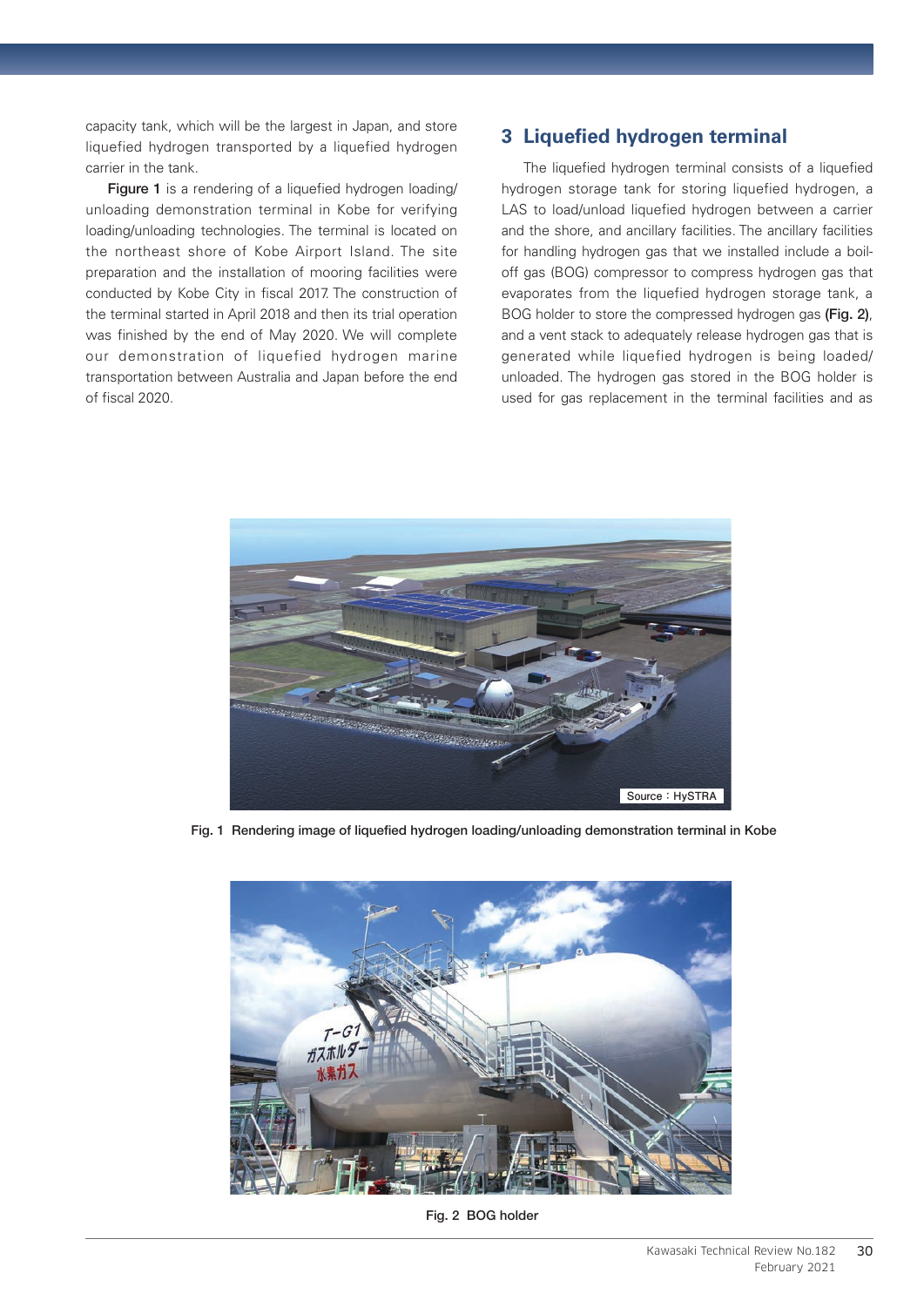# Technical Description

backup for unloading liquefied hydrogen from a carrier. The terminal has equipment for transferring liquefied hydrogen from a liquefied hydrogen tank lorry to the liquefied hydrogen storage tank.

### **(1) Liquefied hydrogen storage tank**

The liquefied hydrogen storage tank, shown in Fig. 3, is a spherical double-wall vacuum tank with a 2,500 m<sup>3</sup> nominal geometrical capacity. The tank receives and stores liquefied hydrogen transported from Australia, and also stores liquefied hydrogen transported by land from sites in Japan so it can be loaded into liquefied hydrogen carriers initially.

In order to store liquefied hydrogen for a long time while keeping lowevaporation loss, a liquefied hydrogen storage tank requires better thermal insulation than an LNG storage tank. Because of this, we adopted a vacuum insulation system. The largest liquefied hydrogen storage tank in Japan was the  $540 \, \text{m}^3$  tank at the Tanegashima Space Center, but our storage tank will have at least four times the capacity. As shown in Fig. 4, we adopted a perlite vacuum insulation system, enhancing the thermal insulation by filling the space between the inner and outer spherical tanks with perlite, a thermal insulation material, and then creating a vacuum.

To increase the size, we have been studying the most appropriate manufacturing method for welding thick plate materials at the construction site rather than at a factory and the optimum plate cutting plan to enhance construction efficiency. Through this process, we have



Fig. 3 Liquefied hydrogen storage tank



Fig. 4 Conceptual diagram of vacuum thermal insulation structure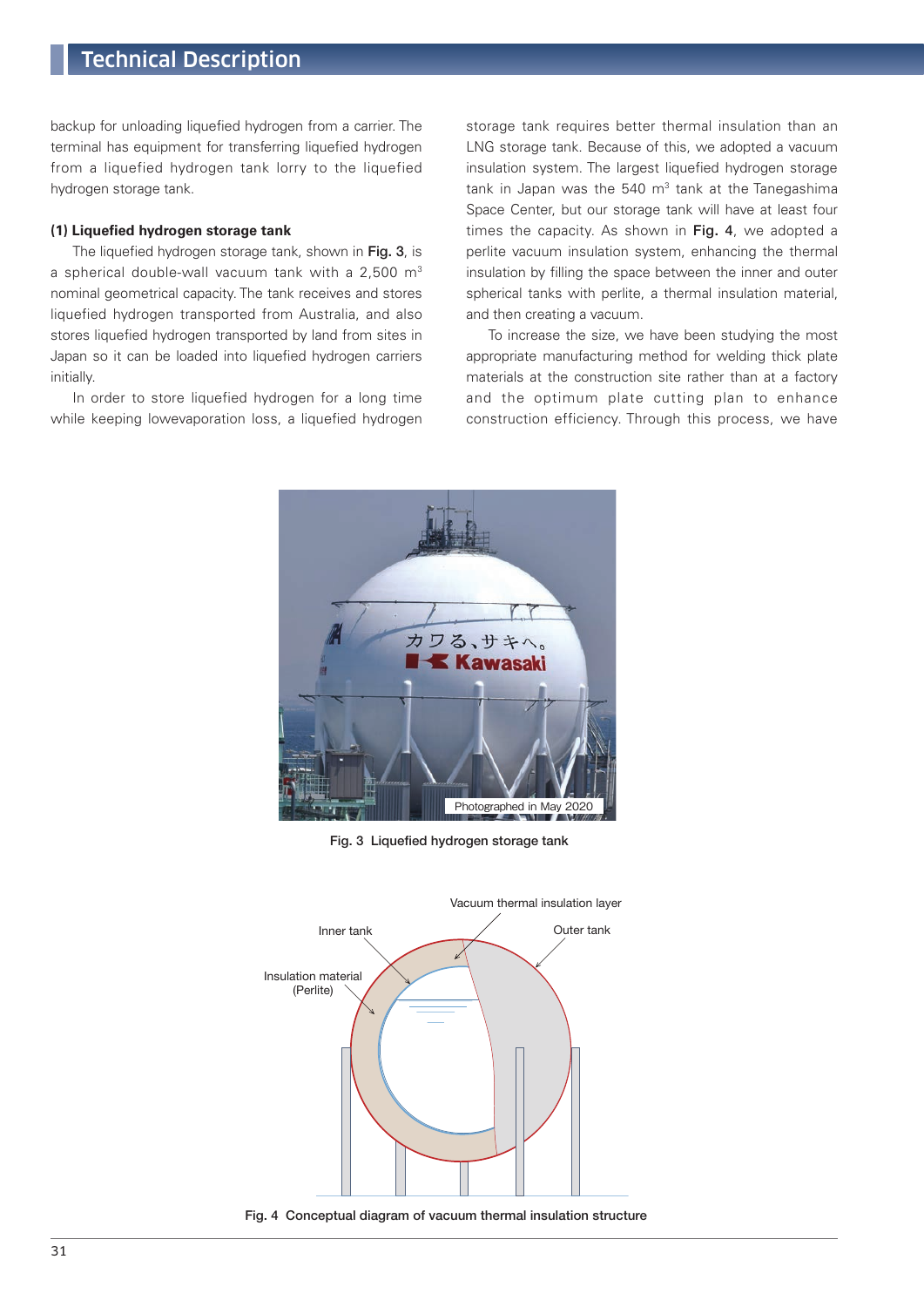been accumulating expertise with the aim of manufacturing such large tanks in the future. We have also been studying the operation of large tanks like these, operations such as hydrogen gas replacement before liquefied hydrogen is recharged and optimization of tank cooling, on which a demonstration will be conducted in fiscal 2020.

### **(2) Loading arm system**

A loading arm system (LAS) is a facility that is installed on shore that connects to a liquefied hydrogen carrier moored at sea to load and unload liquefied hydrogen. Once the carrier reaches the shore, the LAS is connected to the carrier's manifold and it transports liquefied hydrogen while following the swaying movement of the carrier due to the waves.

A LAS that uses vacuum thermal insulation should be used for liquefied hydrogen as it requires better thermal insulation than existing LAS systems for LNG. At the same time, flexibility or mobility is also required for the system to follow the swaying movement caused by the waves. To that end, we adopted a double-wall vacuum flexible hose for our LAS.

In order to move with the swaying movement of the liquefied hydrogen carrier, the LAS structure was designed to hang the flexible hose with a crane-like arm. Figure 5 is an image of a ship connected to the LAS. Figure 6 is the LAS for the demonstration project under construction at a factory. As we did not have experience making anything like this arm structure for hanging a flexible hose even for LNG applications,we conducted structure analysis studies in many different arm positions. To confirm its durability against repeated displacement in cryogenic conditions, we manufactured a prototype and conducted different performance tests using liquefied hydrogen.

Not only is this LAS equipped with a system to follow swaying movements caused by waves but it also has an emergency release system (ERS) for the carrier to leave



Fig. 5 Image of a ship connecting to terminal



Fig. 6 Loading arm systems for demonstration project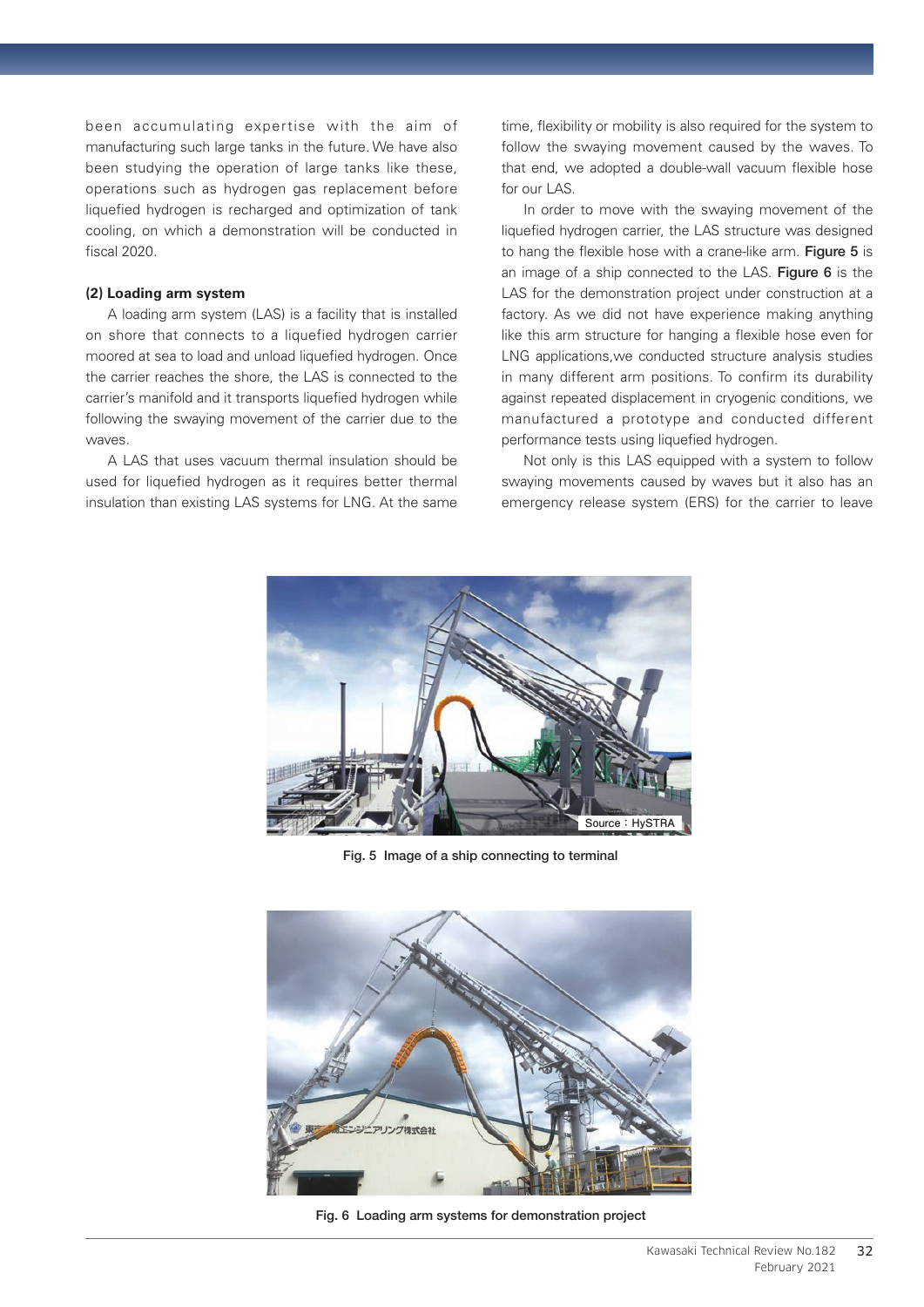# Technical Description

the shore safely and promptly in an emergency. If a carrier displaces beyond tolerance, the ERS will automatically activate to minimize liquefied hydrogen leak to the outside as it detaches. In the event of an emergency such as a fire, the ERS can be started manually with the release switch. While the LAS for LNG does have an ERS, the LAS structure for liquefied hydrogen has a different structure as it adopts vacuum thermal insulation to increase the thermal insulation properties, the same as the flexible hose, and in that it suppresses heat transfer from the valve that will be closed in an emergency. We used our thermal stress analysis technology under cryogenic conditions for this structure development. We developed these pieces of equipment under the Cross-ministerial Strategic Innovation Promotion Program (SIP) by the Japanese Cabinet Office, manufactured a prototype, and conducted tests such as a release test in which a tank was filled with liquefied hydrogen and a closing performance test after the ERS disconnected<sup>2)</sup>.

The term "LAS" covers all of the pieces of equipment that are part of the LAS system, including the double-wall vacuum flexible hose, the crane-shaped arm, the ERS, and the hydraulic system controller.

### **4 Future endeavors**

### **(1) Making larger liquefied hydrogen storage tanks**

The spherical vacuum thermal insulated liquefied hydrogen storage tank constructed in the pilot project requires making its outer tank thicker to prevent buckling caused by the internal vacuum pressure. In the case of a storage tank that is tens of thousands of cubic meters in size, as would be needed at the commercial stage, the outer tank needs to be made very thick, which poses difficulties in obtaining and manufacturing plate materials.

We are therefore developing a large-scale liquefied hydrogen storage tank with a new structure toward future commercialization under a grant project by NEDO called the Development of Large-scale Equipment for the Transport and Storage of Liquefied Hydrogen and Equipment for Liquefied Hydrogen Unloading Terminals. One of the structures being studied is a flat-bottomed cylinder, as shown in Fig. 7, which has higher volume efficiency than the spherical shape used for large LNG



Fig. 7 Structural design of a large-scale tank



Fig. 8 Liquefied hydrogen loading arm systems for commercial use